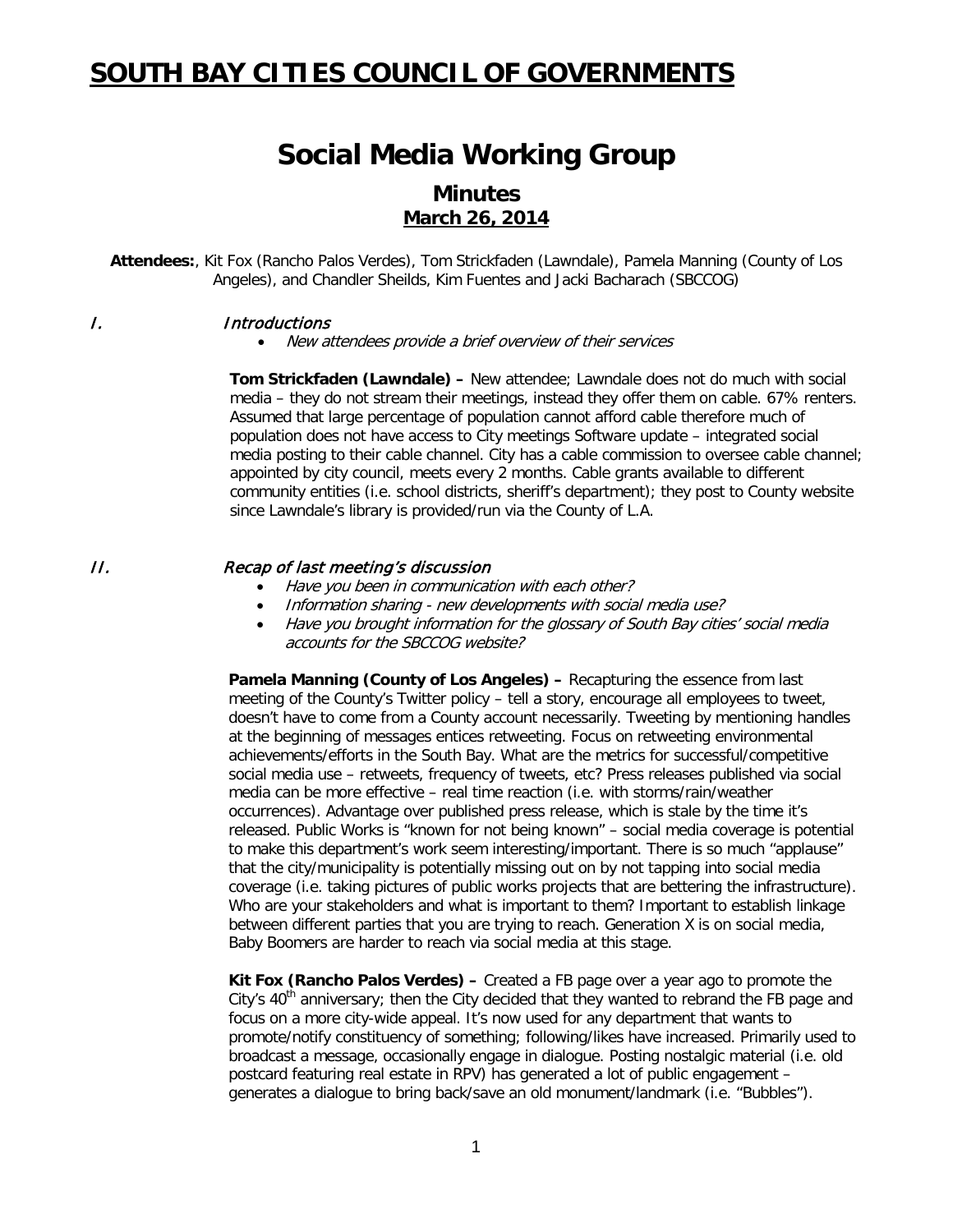Listserv service can take up to 20-30 minutes to receive a "breaking news" item, whereas it is instantaneous with a post on the FB page.

**Kim Fuentes (SBCCOG) –** Access to mobile devices and social media in the event of an emergency (i.e. power outage) is very advantageous. Mobility of social media is impacting those who are viewing your message – expands the base.

**Tom Strickfaden (Lawndale) –** How much control does the municipality/city have over social media use of their employees?

**Jacki Bacharach (SBCCOG) –** We may wish to discuss setting a goal or knowing what success looks like to help inform cities as they look at creating social media policy. Are we reaching the older segments of the population with social media? Next meeting suggestion: discuss population demographics (SBCCOG will compile)

### III. Showcase of social media policy – LA County

**Pamela Manning (County of Los Angeles) –** County is bringing in a consultant to develop a policy; RFP is currently being drafted. County has monthly Security Tips Newsletter re: social media that Pam will post to the Linked In account.

### IV. LinkedIn Group

- Effective communication tool between meeting dates
- Ways to use it?
- Should people outside the group be invited to join?

**Chandler Sheilds (SBCCOG) –** Communication tool for everyone in between meetings. Use it to share ideas and information, address concerns, feature success stories and things tried that were not so successful and promote the group's value and encourage meeting attendance.

**Kim Fuentes (SBCCOG) –** Should we email everyone in the group once a month/or some frequent basis to remind everyone about material being posted on the LinkedIn group? Consensus - YES

#### V. Joulebug App

- Free app engaging the public to participate in sustainable activities/practices o Utility partner collaboration
- Interest in possible application for South Bay city use?
	- Would this be optimal for South Bay communities? o City/municipal interest?

**Jacki Bacharach (SBCCOG) –** Would this be useful to cities constituencies? Charter schools may be interested in promoting this app.

**Pamela Manning (County of Los Angeles) –** Appealing to Millennials and potential for Generation X. Environmental schools may be interested in using this app.

**Kit Fox (Rancho Palos Verdes) –** Demographic shift in younger families coming back to the city, so there might be potential.

#### VI. Next Steps

**Jacki Bacharach (SBCCOG) –** Action Items: